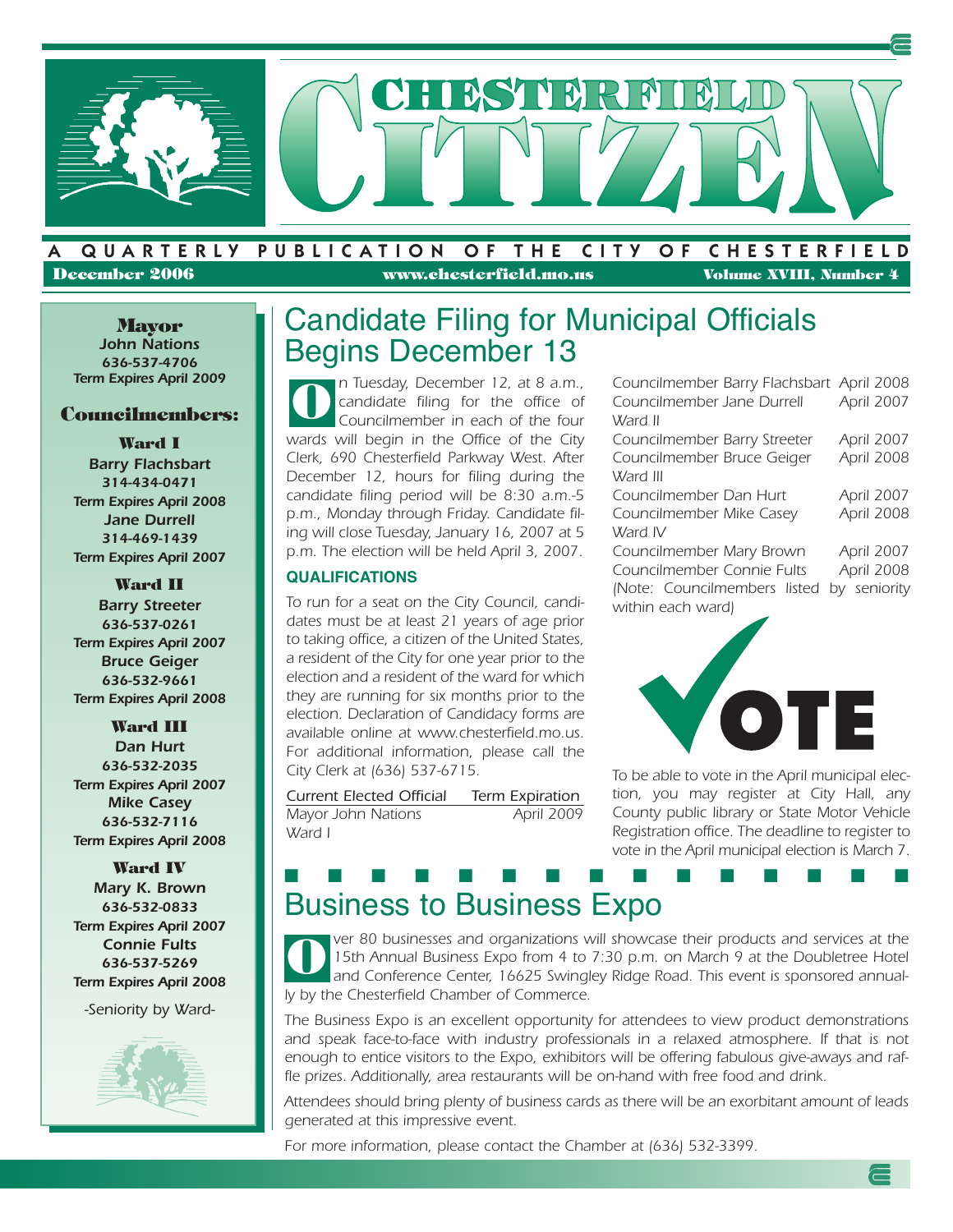### **From the Mayor**

magine walking out your front door in the morning to the local coffee shop where you leisurely enjoy a cup of your favorite brew and take in the day's news. You then walk to work, where nearly every employee has a fantastic view of a lake surrounded by acres of park grounds. After work, you and your family enjoy outdoor dining at a local restaurant, take in a theater production **I**



from STAGES St. Louis and meet friends afterwards for a causal get together—and it's all right here in Chesterfield. Soon, you won't just imagine it…you'll be able to live it! Yes, Chesterfield has a new "downtown" on the way, thanks to the leadership and vision of Louis Sachs of Sachs Properties a vision that is finally coming to fruition within the area known as Chesterfield Village.

Located within the City's "urban core", within approximately 150 acres west of Westfield Shoppingtown-Chesterfield, Downtown Chesterfield will be like nothing else found in the region. The first phase, spanning from Lydia Hill to Burkardt Place, will encompass 20 acres in an area adjacent to the St. Louis County Library, the YMCA and the City's Central Park. The first structure you'll see is the five-story Central Park Square One office building, which will be constructed at the northwest corner of Lydia Hill and Chesterfield Parkway West early this spring. Future plans for this area include 26,000 square feet of restaurant and retail space and an additional office building similar to Central Park Square One.

The next phase of Downtown Chesterfield will be located within a 100-acre area to the north of Burkhart Place and includes plans for additional office, retail, restaurant, and residential areas. The area on the east side of Chesterfield Parkway West, adjacent to the new STAGES St. Louis Performing Arts Center, includes plans for large office buildings and/or restaurant sites.

The residential portion of this area is called The Reserve at Chesterfield Village and is being developed by the Hayden Company. The Reserve will consist of 190 units, mixing single-family homes, luxury villas and mid-rise condos. Construction on these homes will start November 15 with all of the homes, businesses, shops and parks within Downtown Chesterfield being connected by sidewalks and

walking trails. Additionally, a relocation of Wild Horse Creek Road is currently under construction. When completed, traffic will be allowed to flow continuously, by-passing the cur-



rent "T" intersection near the trailer park on its east end of Wild Horse Creek Road.

Through a partnership between the City

and Sachs Properties, two recreational lakes are also under construction, one of which the City will own and incorporate as part of Central Park. The lakes will be jointly used by the City and businesses in the area as a backdrop to the Downtown Chesterfield design. Both lakes will serve as regional detention and will allow for recreational amenities, along with complementing the future riparian trail that will connect to Chesterfield Valley. Lake amenities may include boardwalks, fishing and paddleboats.

Another key part to Downtown Chesterfield is STAGES St. Louis, which has just moved its corporate offices to Chesterfield in the current location of their Performing Arts Center at 444 Chesterfield Center. STAGES St. Louis anticipates breaking ground on their new Performing Arts Center in late spring of 2007, with plans to open in 2008 just in time for a holiday production. This \$30 million project will house the Midwest's leading performing arts center for musical theatre performance and education. The complex will include a 730-seat main theater, a 200-seat smaller theater and a yearround performing arts academy offering classes in voice, dance and drama for nearly 2,000 children and adults alike. Nearly 200,000 patrons will visit STAGES each year, which will employ more than 100 local theater professionals and generate a huge economic impact for Chesterfield. Please join me in welcoming STAGES St. Louis to Chesterfield by purchasing a subscription to their final 2007 season in Kirkwood at the Robert G. Reim Theatre. Visit www.stagesstlouis.org for more information or to make a donation.

As you can see, we are very fortunate and very excited to have such a project coming to us in Chesterfield. It will only enhance what we, as residents of Chesterfield, already know as one of the region's best places to live, work and recreate.

Commitateaux

John Nations Mayor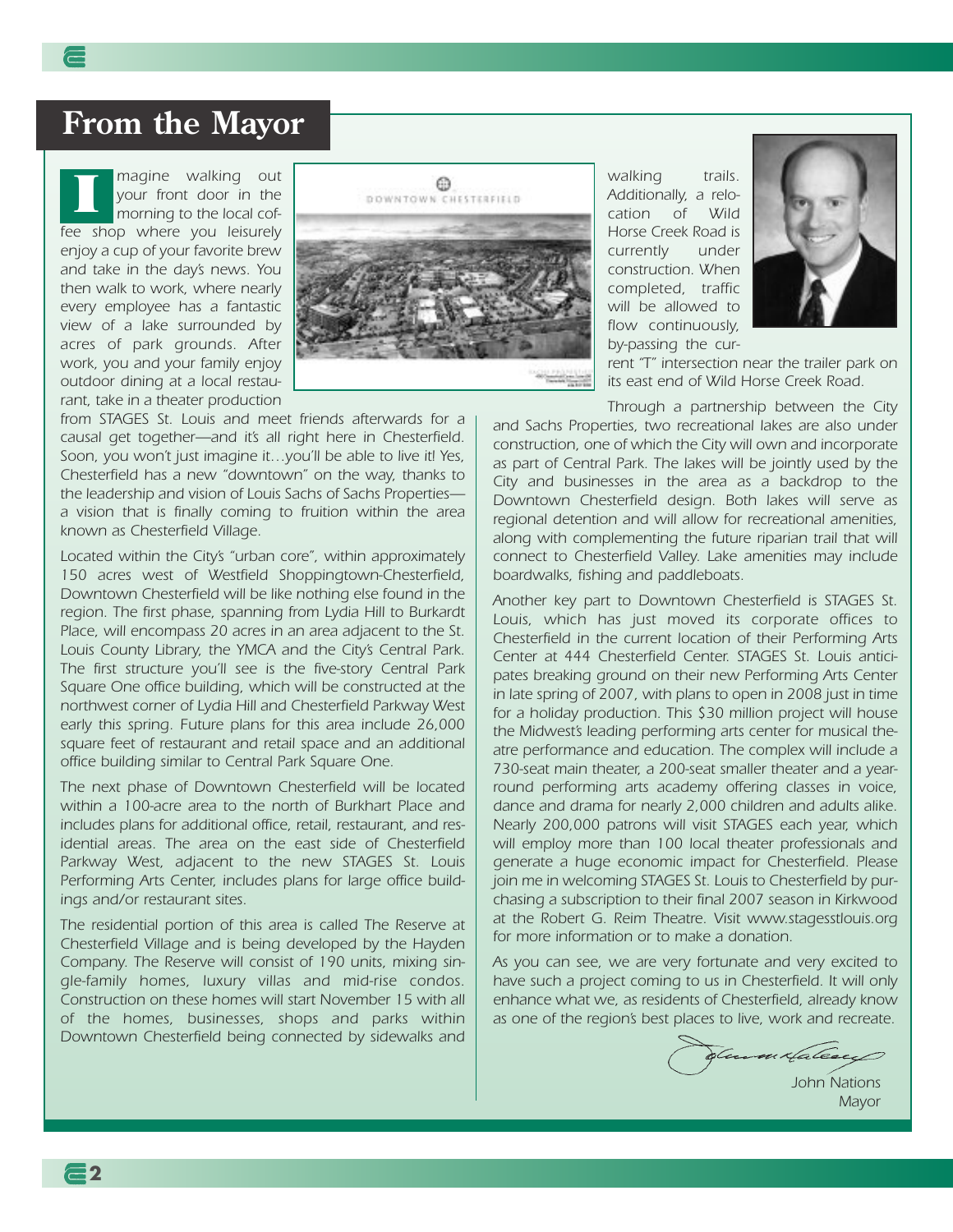### **Chesterfield "Citizen of the Year" – Call for Nominations**

ayor John Nations and the Chesterfield City Council are officially requesting nominations for the Chesterfield "Citizen of the Year" Award. **M**

Many residents contribute to

the community in a significant manner each day without reward or recognition. This is an opportunity to nominate someone who has brought honor upon him or herself and the community as the

result of an outstanding accomplishment or simply by being actively involved and helpful within the community.

Application forms can be obtained on the City's website at www.chesterfield.mo.us. Applications are due no later than *Feb. 9, 2007*.

### **Nominations Needed – "Chesterfield Ancient History-Leonard Blake" Award**

The Chesterfield Landmark Preservation Commission, in cooperation with the City of Chesterfield, is pleased to announce that nominations for the second annual "Chesterfield Ancient History-Leonard Blake" award are now being accepted. Deadline for submission of this award is Feb. 9, 2007.

The award was established last year to recognize individuals and organizations that have made significant contributions to the understanding of the area's history. Leonard Blake was an amateur archaeologist whose work documenting prehistoric Native American sites led to a large area of Chesterfield being placed on the National Register of Historic Places as the "Bonhomme Creek Archaeological District".

The first recipient was Chesterfield resident Richard Martens. Martens was recognized for 40 years of discovering, documenting and sharing knowledge about dozens of local prehistoric sites.

All nominations for this award will be reviewed by the Chesterfield Landmark Preservation Commission and Planning Commission, and the name of the proposed award recipient will be submitted to the Mayor and City Council for final approval. The award will be presented at a meeting of the City Council.



## City Council Actions

### ORDINANCES:

 $\sqrt{111}$ 

- Entered into an agreement with Sachs Properties for construction of a recreational lake located behind the YMCA and adjacent to the City's Central Park (Ord. No. 2279, July 2006)
- Concluded negotiations which will provide for construction of a "Meditation Park" at the intersection of Olive Boulevard and River Valley Drive (Ord. No. 2287, August 2006)

### APPOINTMENTS

- *Judy DeBold* and *Marilyn Moonan* appointed to the Beautification Committee
- **Bruce DeGroot** appointed to the Board of Adjustment
	- *Donna Pecherski* appointed to the Citizens Committee for the Environment
	- *Sheri McMahan* appointed to the Chesterfield Alliance for Positive Youth
	- *Eric Huff* appointed to the Landmark Preservation Commission
	- *Bill Dowdy* appointed to the Parks, Recreation and Arts Citizens Advisory Committee

*Wendy Geckeler* appointed to the Planning Commission *Randy Logan* appointed to the Police Personnel Board

### PROCLAMATIONS

- To the *Mary Hempstead Lisa Chapter* in recognition of Constitution Week
- To the *Department of the Air Force* in recognition of Air Force Week
- To the *Kol Am Congregation* in celebration of the dedication of their new Temple
- To *Cub Scout Troop #597* and *Boy Scout Troop #631* for having participated in the flag ceremony at a City Council meeting
- To all those individuals who participated in *Old Newsboys Day*
- To *Zachary John Adams*, *Jacob Didier*, *Daniel Koschoff*, *Gregory Nygaard*, *William Thomas Owen*, and *Justin Howard Roth* for having achieved the rank of Eagle Scout
- To the *U.S. Environmental Protection Agency* and the *U.S. Department of Energy* in celebration of "Energy Start-Change a Light Day"
- To *Katherine Kaiser* for scoring a perfect "36" on the ACT college entrance examination, and her many awards and recognitions
- To the *Chesterfield Chamber of Commerce* in celebration of their 30th anniversary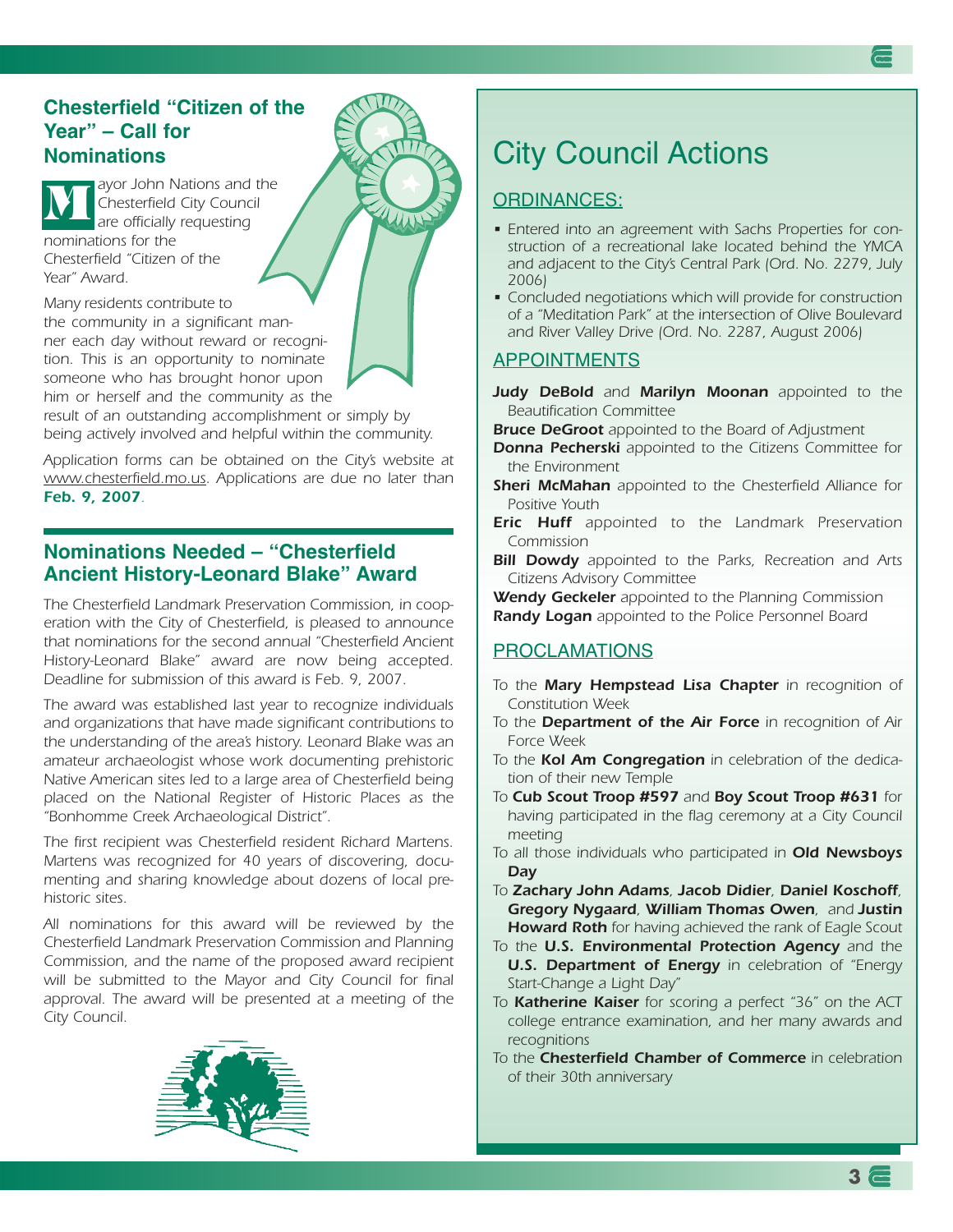### **Art Feast 2007–Chesterfield Arts' Annual Gala Event!**

ven though everyone is just now gearing up for the holiday season, plans are already underway for an event to put some fun into the New Year. Please mark your calendar now for Art Feast 2007, a star-studded evening that supports the cultural programming of Chesterfield Arts. This event is scheduled for Saturday, January 27 at the Kemp Auto Museum, an exciting venue showcasing one of the best collections of Mercedes in the world! **E**

Art Feast has been sold out the past four years and promises to be a sellout in 2007! This one-of-a-kind event, which features talented artists from across our region, kicks off with a silent auction of unique items, including a variety of artwork, and features music and live performances throughout the evening. Dinner is included. This is, without question, an "evening of the arts"!

Don't miss your opportunity to attend Art Feast 2007. Call Chesterfield Arts at (636) 519-1955 for tickets or to inquire about corporate sponsorship opportunities. Tickets are \$125 per person and are tax deductible.

### **Energy Efficiencies**

ant to save energy, money<br>and reduce your impact on and reduce your impact on the environment? Consider "Energy Star" qualified products. Over 40 product categories exist that have earned the "Energy Star" designation. Energy efficiency is important because it saves money for families and businesses, as well as helps to protect the environment through lessening greenhouse gas emissions and reducing air pollution. According to AmerenUE, if every household replaced one light bulb with an "Energy Star" qualified compact fluorescent light bulb (CFL), it would prevent pollution in an amount equal to removing one million cars from the road per year! Earning the "Energy Star" means the products meet strict energy efficiency guidelines established by the U.S. EPA and the Department of Energy. Learn more at www.energystar.gov.

#### *December*

- *4 City Council* City Hall, 7 p.m.
- *11 Planning Commission* City Hall, 7 p.m.
- *12 Candidate Filing Begins* City Hall, 8 a.m.
- *22 Christmas Holiday* City Hall Closed (one-half day)
- *25 Christmas Holiday* City Hall Closed

#### *January*

- *1 New Years Day Holiday* City Hall Closed
- *3 City Council* City Hall, 7 p.m.
- *8 Planning Commission* City Hall, 7 p.m.
- *15 Dr. Martin Luther King Holiday* City Hall Closed
- *16 Candidate Filing Closes*
- City Hall, 5 p.m. *17 City Council*
- City Hall Closed<br>
City Hall, 5 p.m.<br> **17 City Council**<br>
City Hall, 7 p.m.<br> **22 Planning Commission**<br>
City Hall, 7 p.m. City Hall, 7 p.m. *22 Planning Commission*
	- City Hall, 7 p.m.

#### *February*

- *5 City Council* City Hall, 7 p.m.
- *12 Planning Commission* City Hall, 7 p.m.
- *19 Presidents' Day* City Hall Closed
- *21 City Council* City Hall, 7 p.m.
- *26 Planning Commission* City Hall, 7 p.m.

### **Chesterfield Arts Makes Its Mark Keep yours eyes open for CHAMP (Champion of the Arts)**

hesterfield Arts and METRO Arts in Transit joined forces on Saturday, September 16 for its second "Make Your Mark" community art event! The event, which focused on painting a METRO bus, Chesterfield's first community traveling piece of art, was held in the parking lot **C**

of Chesterfield Arts with the help of METRO Arts in Transit. Last year, Chesterfield youngsters made fanciful sculptures that lined Chesterfield Parkway as part of the "Pathway on the Parkway" dedication process.

"Make Your Mark" is a unique community event aimed at promoting an interest in art and bringing people together for a fun, creative afternoon. Other activities during this year's event included an Imagination Station and Stories with Stages St. Louis, complimentary refreshments from Sheridan's Frozen Custard, and free hot dogs compliments of David Asmus of Hinshaw & Culbertson LLP.

The bus, designed by artist Stuart Morse, features CHAMP (Chesterfield Arts' Champion of the Arts). With paintbrush in hand, CHAMP "zaps beige and boredom wherever he goes." Morse cre-



ated a "paint-by-number" system making the project accessible and fun for all ages.

Arts in Transit (AIT) is a community partnership program of METRO. AIT attempts to "forge community partnerships and create community-oriented transit environments, which are

customer-friendly and aesthetically appealing." Since its inception in 1986, AIT has completed more than 100 public art installations and community enhancements.

Chesterfield Arts is a non-profit community arts organization dedicated to fostering the growth of the visual, performing and literary arts within the City of Chesterfield and the West County region. To cultivate enthusiasm in a variety of artistic mediums, Chesterfield Arts presents a diverse mix of performing arts programs, exhibits high-quality artwork by professional artists and hosts educational classes for all ages. For more information, please visit www.chesterfieldarts.org.

Celebrating 10 Years of Making the Arts Come Alive in Chesterfield!

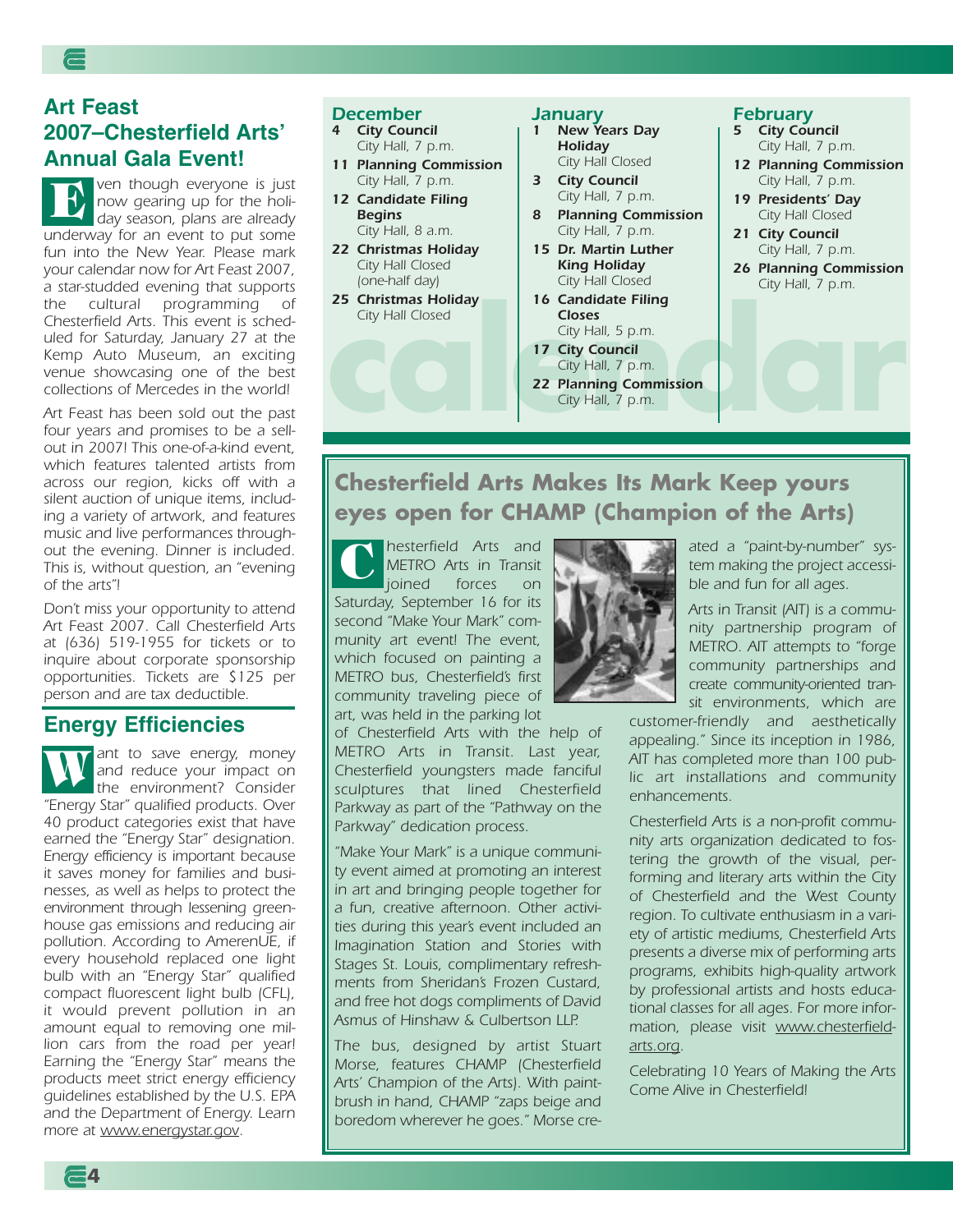### Historical Marker Placed at Original Town Site

ild Horse Elementary School is home to a historical marker representing the original town site of Chesterfield. The monument includes a portrait and information on Justus Post, founder of Chesterfield. Dedication of the marker took place on Saturday, September 23. St. Louis County Executive Charlie Dooley, representatives from the National Society Colonial Dames XVII Century, Rockwood School District and the City of Chesterfield participated in the dedication. **W**

Dan Rothwell, Vice Chairperson for the Landmark Preservation Commission, Corresponding Secretary for the Historical Commission, author of "A Guide to

Chesterfield's Architectural Treasures" and "Chesterfield's Citizen of the Year 2005," led the research process in recognizing the original site where Chesterfield was founded.

The original town was platted in 1817 but not recorded with St. Louis County until 1838. There were once six towns, each with their own post office, within Chesterfield's present city limits, one of which was Chesterfield.

A duplicate of this historical marker will soon be hung at City Hall.

**■ ■ ■ ■ ■ ■ ■ ■ ■ ■ ■ ■ ■ ■ ■ ■ ■ ■ ■ ■ ■ ■ ■ ■ ■ ■ ■ ■ ■ ■ ■ ■**



L-R: **David Glaser**, Rockwood School District; **Mary Brown**, Chesterfield City Council; **Charlie Dooley**, St. Louis County Executive; **Terry Wunderlich**, Chesterfield Historical Commission Vice Chair; **Mrs. Jack Howerton**, XVII Dames, MO Marking Chair; **Charlotte Boyd**, XVII Dames, Chapter President; **Mrs. Eldon Allen**, XVII Dames, MO State President; **Dan Rothwell**, Chesterfield Historical Commission Corresponding Secretary.

### Historical Calendars Now Available

he Historical Commission announced **T T** recently that the 2007 Historical Calendars are now available. These calendars feature 12 or more black and white photographs, maps, plats or illustrations of historic Chesterfield buildings and sites, as well as people who helped establish the area we now call Chesterfield.

The 2007 calendars sell for \$5 each; 2001- 2006 calendars are available for \$2 each. A gift pack of the 10 oldest calendars (1991-2000) sells for \$15 per package. Many residents have acquired these older calendars just for their historic photographs.

As a reminder, the Historical Commission and the Landmark Preservation Commission also have the following books for sale: "A Guide to Chesterfield's Architectural Treasures", \$20; "Chesterfield, Missouri Cemeteries," \$15; "Historic Chesterfield Coloring Book," \$5; and "A Guide to Chesterfield's Ancient History," \$15.

All calendars and books are available at the front desk of City Hall. For more information, contact Arland Stemme at (314) 275-2031 or City Hall at (636) 537-4000.

### The Chesterfield Alliance for Positive Youth

he Chesterfield Drug Abuse Task Force has changed its name and is now the Chesterfield Alliance for Positive Youth. This group of volunteers has kept its primary mission to identify and implement ways to stop the abuse and illegal use of drugs and alcohol and to focus on education, prevention and alternatives to alcohol and drugs for Chesterfield's youth.

The Committee will continue to sponsor the annual middle school pool party held in August at the Central Park Aquatic Center. The Acoustic Café for high school students, which is in its sixth year, will also continue. It is held at the West County YMCA on four Friday nights during the school year. Local students provide the music and the Committee provides the snack food. Admission is \$5.

In the future, the Committee is planning to co-sponsor a Chesterfield

Alliance for Positive Youth Day at the Westfield Shopping Center – Chesterfield. There will be booths and exhibits including education, demonstrations, detection and community resources for alternatives to alcohol and drugs. In addition, there will be information about where to go for help, if needed.

The Committee NEEDS a few good men and women; they are currently seeking new members. They meet on the second Tuesday of the month at 7 p.m. at City Hall. Anyone interested can contact Tess Bolanos of the National Council of Alcohol and Drug Abuse at (314) 962-3456 for further information. The Alliance looks forward to meeting YOU.

**5**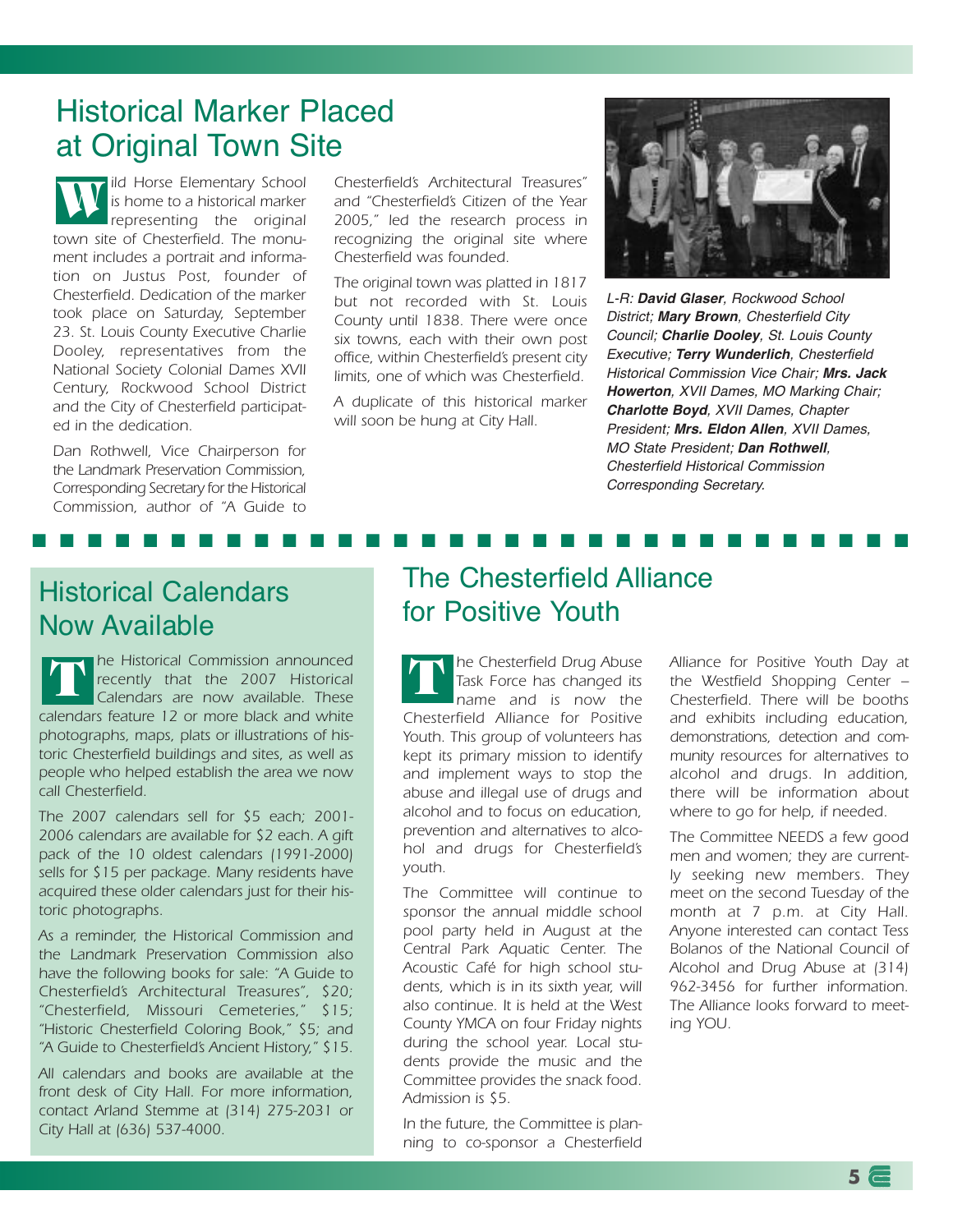n September 2005, the City of Chesterfield enacted Ordinance No. 2198 to address concerns about potentially dangerous animals. The ordinance specifically identifies any bull terrier breed of dog, American pit bull, American Staffordshire terrier breed of dog, or any mixed breed of dog which closely resembles, either physically or genetically, any type of pit bull as a "dangerous animal". **I**

The ordinance also classifies any dog which has attacked or bitten a person or other animal without provocation on public or private property as being dangerous. If an owner of such an animal, as listed above, wishes to keep that animal on their property, there are specific guidelines within the ordinance requiring the dog to be registered with the Police Department. The dog must also be confined in such a way as to limit the danger to the public. Full details may be found online at www.chesterfield.mo.us, under the "City Ordinances" section or using a search for Ordinance No. 2198.

## Important Issues about Overhead Electric Utility Lines

As the storms from last July demonstrated, trees and power lines simply do not mix. The City of Chesterfield is joining with AmerenUE to urge all Chesterfield residents not to plant trees within utility easements or in such a manner that branches from mature trees will eventually interact with overhead power lines. If you are currently concerned about tree growth in or near electric lines, please contact AmerenUE at (314) 342-1000. DO NOT ATTEMPT TO TRIM OR REMOVE TREES/BRANCHES YOURSELF!

AmerenUE will inspect the area of concern, typically within five business days, and will schedule tree-trimming as necessary. If a hazardous or safety condition exists, AmerenUE will make it a high priority to trim or remove the tree(s) in question. AmerenUE's current policy is to down trees/limbs located in/near overhead power lines and cut same into firewood length. Removal is then the responsibility of the property owner.

## Laclede Gas Needs Your Help

Laclede Gas is now installing new automated meter readers (AMRs) throughout Chesterfield. Once complete, more than 650,000 natural gas customers in eastern Missouri will receive new AMR technology at no additional cost. The AMR generates precise charges and eliminates the need for estimated billing. Installing this new technology is fast–just 15 minutes–and the installation and the device are free! If you have a meter inside your home, please call Laclede Gas at (314) 621-6960 to schedule an appointment at your convenience to have your new AMR installed. For more information on AMR, please visit www.lacledegas.com.

## Holiday Trash Schedule

Since Christmas Day falls on a Monday this year, Monday's trash pick up will take place on Tuesday; Tuesday's on Wednesday; Thursday's on Friday; and Friday's on Saturday. The same pick up schedule will apply for the New Year's Day holiday, which also falls on a Monday.

### Recycling Curbside Holiday Paper Waste and Telephone Books

Please recycle your old or surplus telephone books AS WELL AS your holiday paper gift wrappings, paper gift bags, cardboard and chipboard gift boxes, holiday cards and junk mail, catalogs and so much more in your curbside recycle bin. Chesterfield's curbside recyclables can be remanufactured with less energy use and less negative environmental impact than those made from virgin natural resources. Pick up a copy of the "THINK RESOURCES, NOT TRASH" flyer at City Hall to make sure you are maximizing curb recycling. Help enhance local and domestic remanufacturing!

## Sustainable Gardening Practices

Composting and gardening with native flora for butterflies contributes to the health of our environment! Compost includes recycling leaves, grass clippings and twigs and converting same into rich organic matter, which can be added to the soils. Compost promotes healthy soil which, in turn, sustains healthier plants. Healthy plants can perform their jobs of cleaning the air, conserving our soil and sustaining healthy biodiversity-especially for pollinators like the butterfly which is among the most environmentally sensitive!

When considering a landscape plan for your yard, please consider using hardy, adaptable native flora that will grow well in your perennial border, on your patio, or in a special bed! Plant native flora and establish a butterfly garden! Well-established and maintained native plant communities can help resist nonnatives that threaten habitat and crops. For more information, check out www.grownative.org and take a winter walk to City Hall to get your copies of:

- Yardwaste Management Brochure
- Homeowner's Composting Guide
- Building the Compost Pile
- Mulch: Your Tree's Best Friend!
- Butterfly Gardening Guides
- Invasive Honeysuckle Brochure



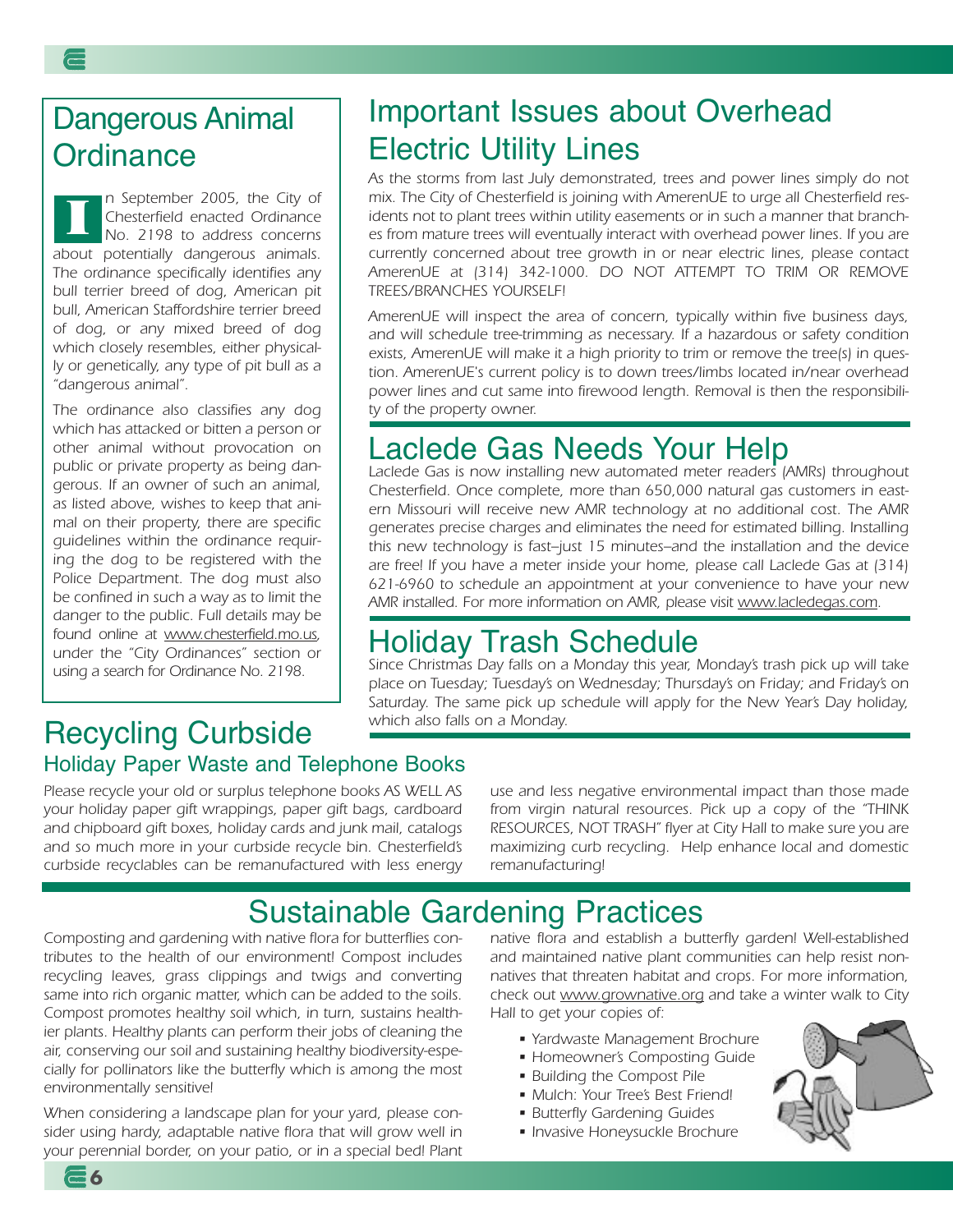## Stormwater Pollution Prevention: You can make a difference!

#### What is Stormwater?

Stormwater is rain that falls on roofs, lawns or paved areas like driveways, parking lots and roads, and is carried away by a system of man-made and natural landscapes (storm drains, streets, drainage ditches, and creeks). As it flows over the land surface, stormwater picks up or is contaminated by dirt, chemicals, pet waste, garbage, and other pollutants. This untreated water is discharged into our local streams, rivers, ponds and lakes.

### Why should I care?

Contaminated or polluted stormwater can lead to significant water quality problems:

- Sediment clouds water making it difficult for aquatic plants to grow.
- Excess nutrients deplete oxygen levels. Fish and other aquatic organisms can not survive when oxygen levels decrease.
- Household hazardous wastes (insecticides, pesticides, paint/solvents) can poison aquatic life.
- Bacteria and other pathogens (found in fecal waste) discharged cause health hazards.
- Polluted stormwater often affects drinking water sources.

#### Ways You Can Help Prevent Stormwater Pollution

Lawn and Garden Maintenance

- Use fertilizers and pesticides sparingly.
- Select native plants and grasses that are drought tolerant and pest resistant.
- Compost yard waste or utilize the yard waste collection service provided by Allied Waste. For more information regarding yard waste collection, please contact Allied Waste at (636) 947-5959.
- Plant grass or vegetation where soil is exposed; cover piles of dirt and mulch.

Trash and Debris

- Place litter in trash bins.
- Never place trash or yard waste into storm drains or creeks.
- Hazardous Waste, Paints and Solvents
	- Store substances properly.
	- When using outdoors, clean up spills immediately.
	- Never rinse painting equipment where the rinse water can run into the storm drain.
	- Dispose of excess paints/solvents during household hazardous waste collection programs. For more information regarding these pro-

grams, please contact St. Louis County Department of Health at www.stlouisco.com/doh/waste/wa ste\_mg.html or (314) 286-9200.

#### Pet Waste

- Dispose of pet waste by placing in the trash, flushing down the toilet or burying in the yard at a depth of at least six inches.
- When walking your pet, pick up the waste and dispose of it properly.
- Routinely remove pet waste from your yard and dispose of properly.
- Do not dispose of pet waste near storm drains, ditches, creeks or bodies of water.

Vehicle Maintenance and Repair

- Check your vehicle for leaks.
- Clean up spilled fluids with an absorbent material like kitty litter or sand.
- Recycle used oil and automotive fluids at participating service stations. Never dump these materials down the storm drains, in ditches or creeks, or place in the trash. Jiffy Lube, located at 13490 Olive Boulevard in Chesterfield, collects used oil. For more information, please contact Jiffy Lube at (314) 275-9499.

### **Keep Your Driveway Free From Snow!**

Clearing snow from the street frequently results in blockage of previously cleared driveways. We know that this can be very frustrating, but drivers cannot always control where snow will drop from the plow. It will always drop when snow has been cleared from the side. To minimize a large wind row of snow across your driveway, you can clear an area of the street gutter 10 to 15 feet in advance of your driveway. In doing this, you create an area for the snow to drop off before the plow reaches your driveway. The drivers are unable to remove the snow wind rows from the over 16,000 housing units in Chesterfield.

### **Please Don't Park on Streets During Snow Removal!**

City ordinances prohibit parking on designated snow routes during snowfall events of two inches or more. Parking that obstructs emergency snow removal equipment is prohibited on all streets during any snow event and can result in your car being towed. If you are parking on the street, please consider the width of a truck equipped with a snow plow. Unfortunately, if your car is parked on the street, the accumulated snow gets pushed around the vehicle and will require a significant effort to free your car. Parking can resume once the street has been cleared curb-to-curb.

Your cooperation is sincerely appreciated and will assist in providing the best snow removal possible. During snow removal, residents can call City Hall for updates.

**7**